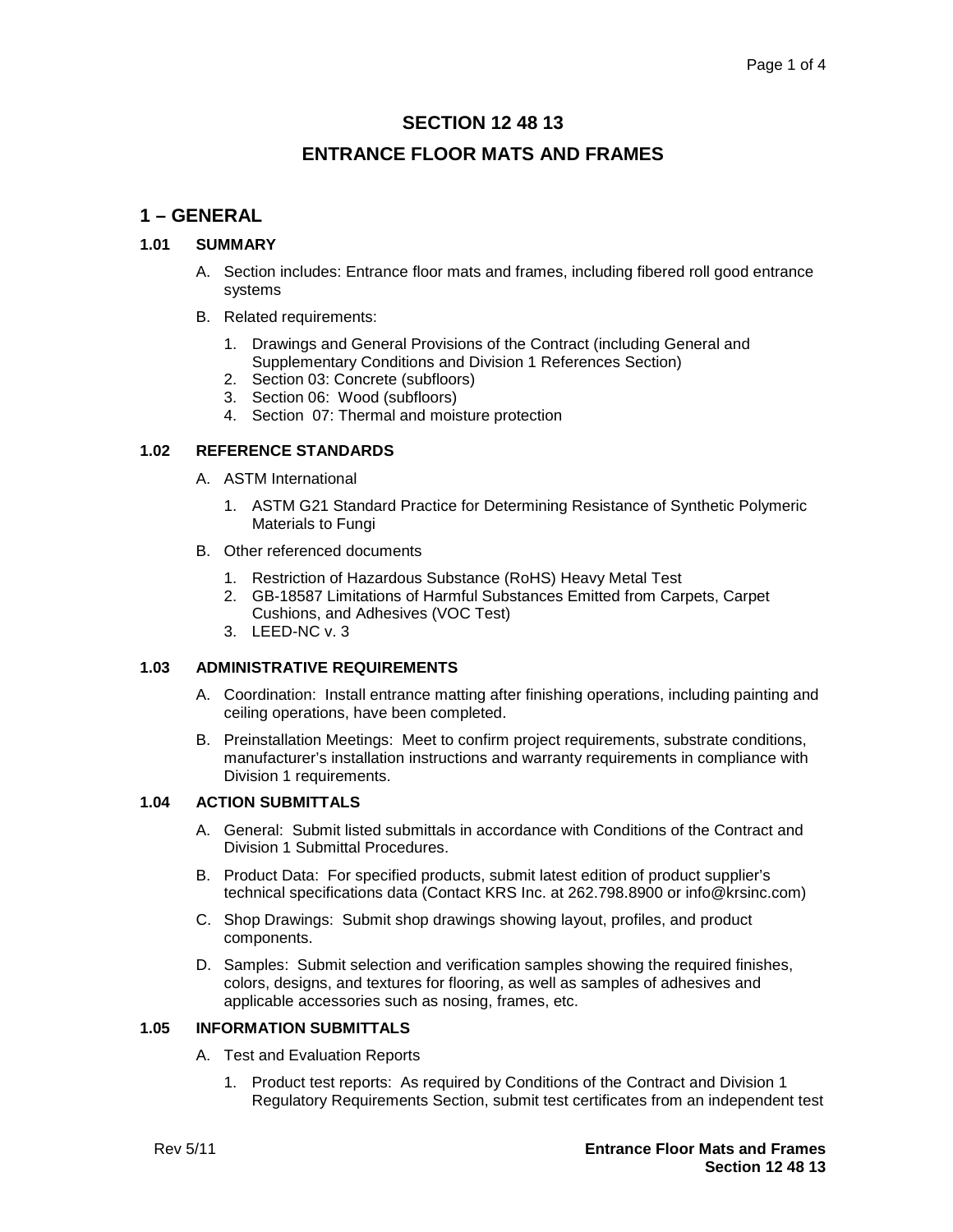laboratory showing compliance with specified performance characteristics and physical properties.

- 2. Compatibility and adhesion test reports: Submit test reports confirming adhesive's effectiveness with the product(s) specified.
- B. Manufacturer Instructions: For specified products, submit latest editions of product supplier's installation and cleaning & maintenance instructions (Contact KRS Inc. at 262.798.8900 or info@krsinc.com).
- C. Sustainable Design Submittals: For projects requiring LEED submittal based on LEED-NC version 3
	- 1. Submit documentation substantiating that the project is located within 500 miles of the manufacturing facility and therefore contributes to Materials & Resources Credit 5.

#### **1.06 CLOSEOUT SUBMITTALS**

A. Warranty documentation: For specified products and accessories, submit product supplier's warranty documents (Contact KRS Inc. at 262.798.8900 or info@krsinc.com).

#### **1.07 QUALITY ASSURANCE**

- A. Installer: Installer shall be highly experienced in performing work of this section, having previous done fiber roll goods installation work similar to that required for this project.
- B. Testing Agency: Agency(ies) shall be independent and qualified to perform the specified product tests.

## **1.08 DELIVERY, STORAGE, AND HANDLING**

- A. General: Comply with Division 1 Product Requirements Section
- B. Delivery and Acceptance Requirements: Comply with the product supplier's ordering and lead time requirements to avoid construction delays, and to allow material to acclimatize as required in the specified product's installation instructions. Accept delivery of materials only if they are in unopened, undamaged packaging that bears the name and brand of the manufacturer/product supplier, project identification, and shipping and handling instructions.
- C. Storage and Handling Requirements: Store material -- including any adhesive and accessories -- in the original packaging (as delivered) in areas that are enclosed and weather tight with the permanent HVAC system set at a temperature of between 65°F and 80°F for a minimum of 48 hours prior to commencement of installation. In addition, comply with storage and handling requirements listed on product packaging, and described in the latest edition of the product's installation instructions (Contact KRS Inc. at 262.798.8900 or info@krsinc.com).

#### **1.09 AMBIENT SITE CONDITIONS**

The permanent HVAC system shall be operational and set at a temperature of between 65°F and 80°F for a minimum of 48 hours prior to commencement of installation, during the time of installation, and for 48 hours after installation has been completed. Thereafter, minimum temperature shall be 55°F.

## **2 – PRODUCTS**

## **2.01 MANUFACTURERS**

A. Supplier: Mats Inc., 37 Shuman Avenue, Stoughton, MA 02072; Contact KRS Inc. at 262.798.8900 or info@krsinc.com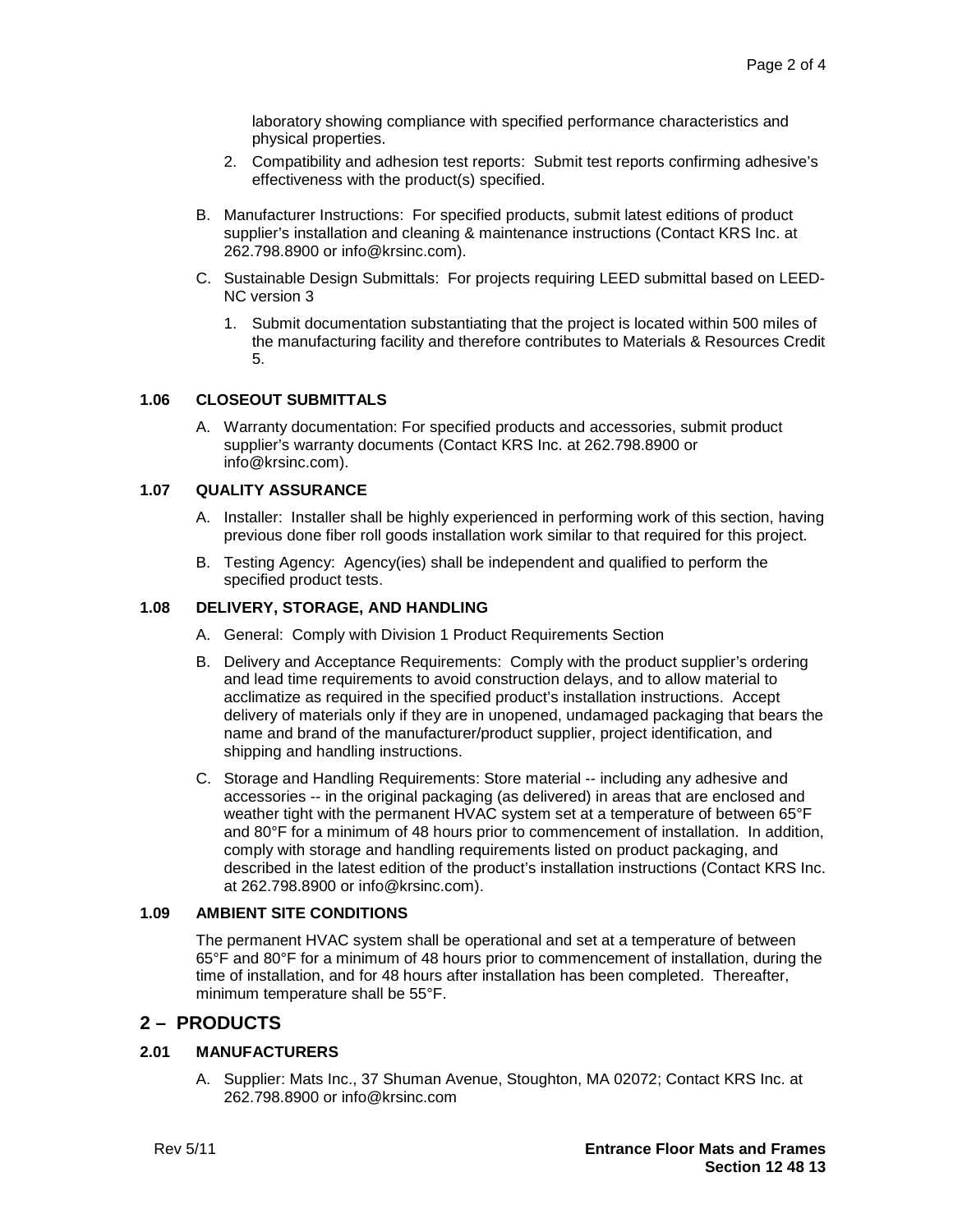B. Substitutions: no substitutions permitted.

*[Specifier note: edit this paragraph to suit project requirements. If substitutions are permitted, edit text. Add text to refer to Division 1 Project Requirements (Product Substitutions Procedures) Section.]*

### **C.** Product**: 3M™ Nomad™ Modular Matting 9200**

| Construction: | Small and large denier polyamide yarns, flexible vinyl |
|---------------|--------------------------------------------------------|
| Tile size:    | 7.87" x 7.87" (200mm x 200mm)                          |
| Case pack:    | 10 tiles per case $-$ 4.3 square feet per case         |
| Thickness:    | 15/32"                                                 |
| Weight:       | 218.25 ounces/square yard                              |
| Colors:       | [Gray]                                                 |

D. Performance: Physical properties of the entrance matting shall conform to the following minimums:

**Performance** Microbial properties ASTM G21: excellent Heavy metal test RoHS Test: passes<br>VOC test GB-18587: passes GB-18587: passes LEED MR Credit 5 Material must be manufactured within 500 of project location

#### **2.02 ACCESSORY PRODUCTS**

- A. Matting Tape: [3M Matting Seaming Tape] [3M Stay-in-Place Matting Tape 130] [3M Stay-in-Place Matting Tape 140]
- B. Other: 3M Matting Adhesive

# **3 – EXECUTION**

#### **3.01 EXAMINATION**

- A. Overall: Follow guidelines laid out in Division 01, Section 01 71 00 Examination and Preparation as well as Section 01 43 00 – Quality Assurance.
- B. Verification of Conditions: Subfloors shall be clean and dry. Inspect all substrates and subfloors for proper tolerances, and report any discrepancies to the general contractor in writing.
- C. Preinstallation Measurements: Verify actual measurement by field measuring before any onsite cutting, if applicable. To avoid construction delays, coordinate field measurements based upon construction progress.
- D. Evaluation and Assessment: See the state requirements for the project location.

## **3.02 SURFACE PREPARATION**

- A. Follow guidelines laid out in Division 01, Section 01 71 00 Examination and Preparation.
- B. Concrete subfloors: Where concrete subfloors are present, all work required to put the concrete subfloor in acceptable condition shall be the responsibility of the general contractor. See the state requirements for the project location.

#### **3.03 INSTALLATION**

- A. Follow Division 01 relevant guidelines, and the latest edition of the manufacturer's installation instructions (Contact KRS Inc. at 262.798.8900 or info@krsinc.com)
- B. Interface with Other Work: If transitions are required to and/or from the specified entrance matting, contact Mats Inc. for suitable transition material.